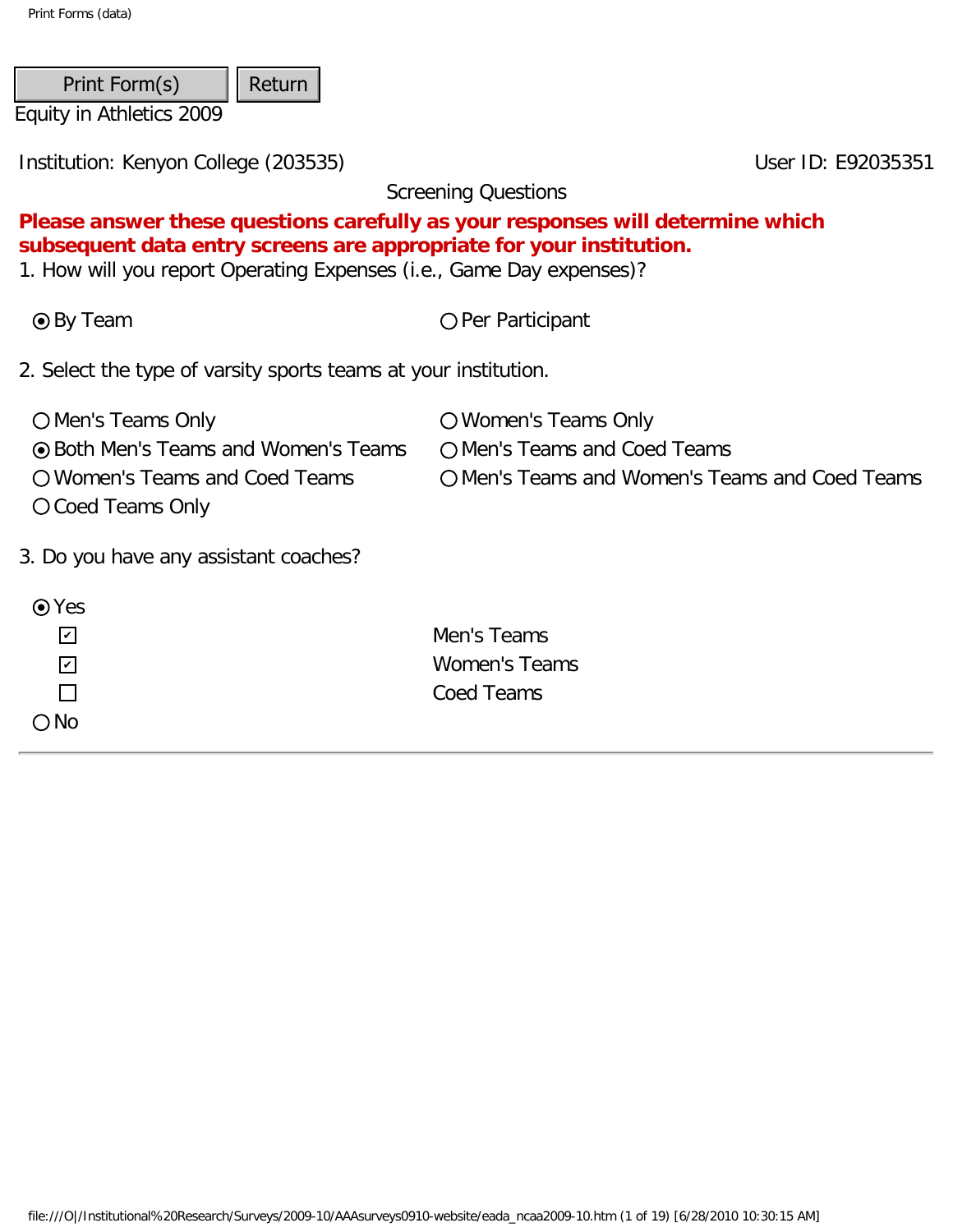# Institution: Kenyon College (203535) Notifiably 10 and 2008 10: E92035351

Sports Selection - Men's and Women's Teams Select the varsity sports teams at your institution.

| Sport                                           |                             | Men'sWomen'sSport           |                                                         |                      | Men'sWomen's            |
|-------------------------------------------------|-----------------------------|-----------------------------|---------------------------------------------------------|----------------------|-------------------------|
| Archery                                         |                             |                             | <b>Badminton</b>                                        |                      |                         |
| Baseball                                        | $\overline{\mathbf{K}}$     |                             | Basketball                                              | $\blacktriangledown$ | $\overline{\mathbf{v}}$ |
| <b>Beach Volleyball</b>                         | $\Box$                      | $\mathcal{L}_{\mathcal{A}}$ | <b>Bowling</b>                                          |                      | П                       |
| <b>Cross Country</b>                            | $\mathcal{L}_{\mathcal{A}}$ |                             | Diving                                                  |                      | П                       |
| Equestrian                                      | $\Box$                      |                             | Fencing                                                 |                      | П                       |
| <b>Field Hockey</b>                             |                             | ☑                           | Football                                                | $\blacktriangledown$ |                         |
| Golf                                            | $\sqrt{2}$                  | $\Box$                      | Gymnastics                                              |                      | $\Box$                  |
| Ice Hockey                                      | $\Box$                      | $\mathcal{L}_{\mathcal{A}}$ | Lacrosse                                                | $\blacktriangledown$ | $\overline{\mathbf{K}}$ |
| <b>Rifle</b>                                    | П                           | l I                         | Rodeo                                                   |                      | $\Box$                  |
| Rowing                                          | $\Box$                      | $\mathsf{L}$                | Sailing                                                 |                      | П                       |
| <b>Skiing</b>                                   | $\Box$                      | $\Box$                      | Soccer                                                  | $\blacktriangledown$ | $\overline{\mathbb{K}}$ |
| Softball                                        |                             | $\overline{\mathbf{v}}$     | Squash                                                  | <b>College</b>       | $\Box$                  |
| Swimming                                        | $\Box$                      | П                           | Swimming and Diving (combined) $\boxdot$                |                      | ☑                       |
| Synchronized Swimming                           |                             | $\mathcal{L}$               | <b>Table Tennis</b>                                     |                      | П                       |
| <b>Team Handball</b>                            | ⊔                           | $\Box$                      | <b>Tennis</b>                                           | $\blacktriangledown$ | ☑                       |
| Track and Field (Indoor)                        | $\Box$                      | $\Box$                      | Track and Field (Outdoor)                               | $\sim$               | $\Box$                  |
| Track and Field and Cross Country<br>(combined) | $\blacktriangleright$       | $\overline{\mathbf{v}}$     | Volleyball                                              |                      | $\overline{\mathbf{v}}$ |
| Water Polo                                      | $\Box$                      | $\mathcal{L}_{\mathcal{A}}$ | Weight Lifting                                          |                      | П                       |
| Wrestling                                       |                             |                             | Other Sports (Specify sports in<br>the caveat box.) $*$ |                      |                         |

# CAVEAT

**\*** If you indicated in the caveat box that your other sports are Dancing and/or Cheerleading, please also specify in the caveat box that your institution has a letter from the Office of Civil Rights confirming that the OCR has determined that Dancing and/or Cheerleading are varsity sports at your institution.

If after leaving this screen you return to it to add a sport, be sure to include associated data for that sport on subsequent screens. If you return to this screen to delete a sport, all associated data for that sport will be deleted from subsequent screens as well.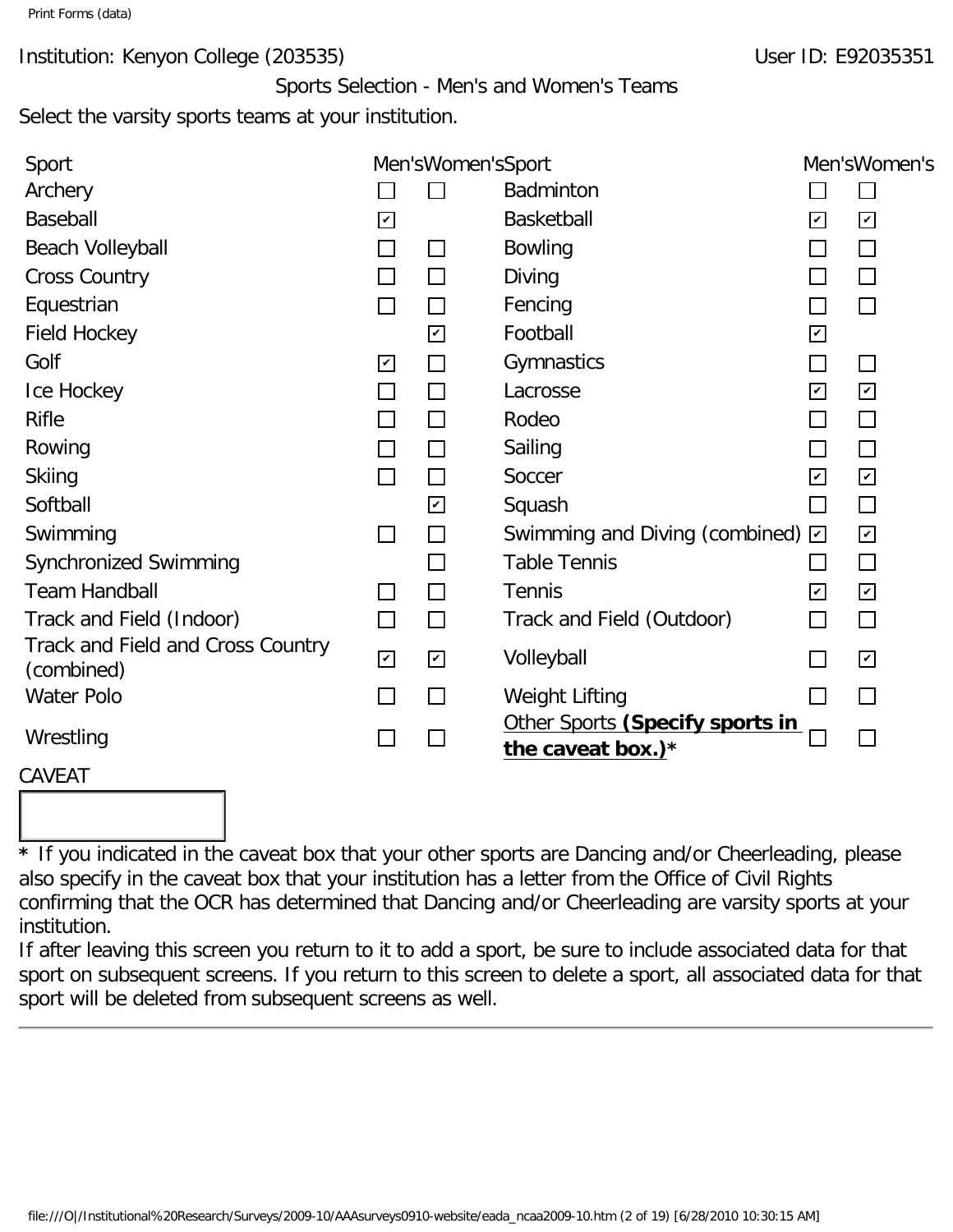Athletics Participation - Men's and Women's Teams

# Athletics Participation

|                                                                                                            | Number of participants as of the day of the first |                      |
|------------------------------------------------------------------------------------------------------------|---------------------------------------------------|----------------------|
|                                                                                                            | scheduled contest                                 |                      |
| <b>Varsity Teams</b>                                                                                       | Men's Teams                                       | <b>Women's Teams</b> |
| <b>Baseball</b>                                                                                            | 35                                                |                      |
| <b>Basketball</b>                                                                                          | 14                                                | 16                   |
| <b>Field Hockey</b>                                                                                        |                                                   | 19                   |
| Football                                                                                                   | 52                                                |                      |
| Golf                                                                                                       | 11                                                |                      |
| Lacrosse                                                                                                   | 42                                                | 26                   |
| Soccer                                                                                                     | 33                                                | 23                   |
| Softball                                                                                                   |                                                   | 17                   |
| Swimming and Diving (combined)                                                                             | 30                                                | 35                   |
| <b>Tennis</b>                                                                                              | 13                                                | 10                   |
| Track and Field and Cross Country<br>(combined)                                                            | 82                                                | 84                   |
| Volleyball                                                                                                 |                                                   | 12                   |
| Total Participants Men's and Women's Teams 312<br><b>Unduplicated Count of Participants</b>                |                                                   | 242                  |
| (If an individual participates on more than<br>one team, count that individual only once on<br>this line.) | 309                                               | 126                  |
| <b>CAVEAT</b>                                                                                              |                                                   |                      |
|                                                                                                            |                                                   |                      |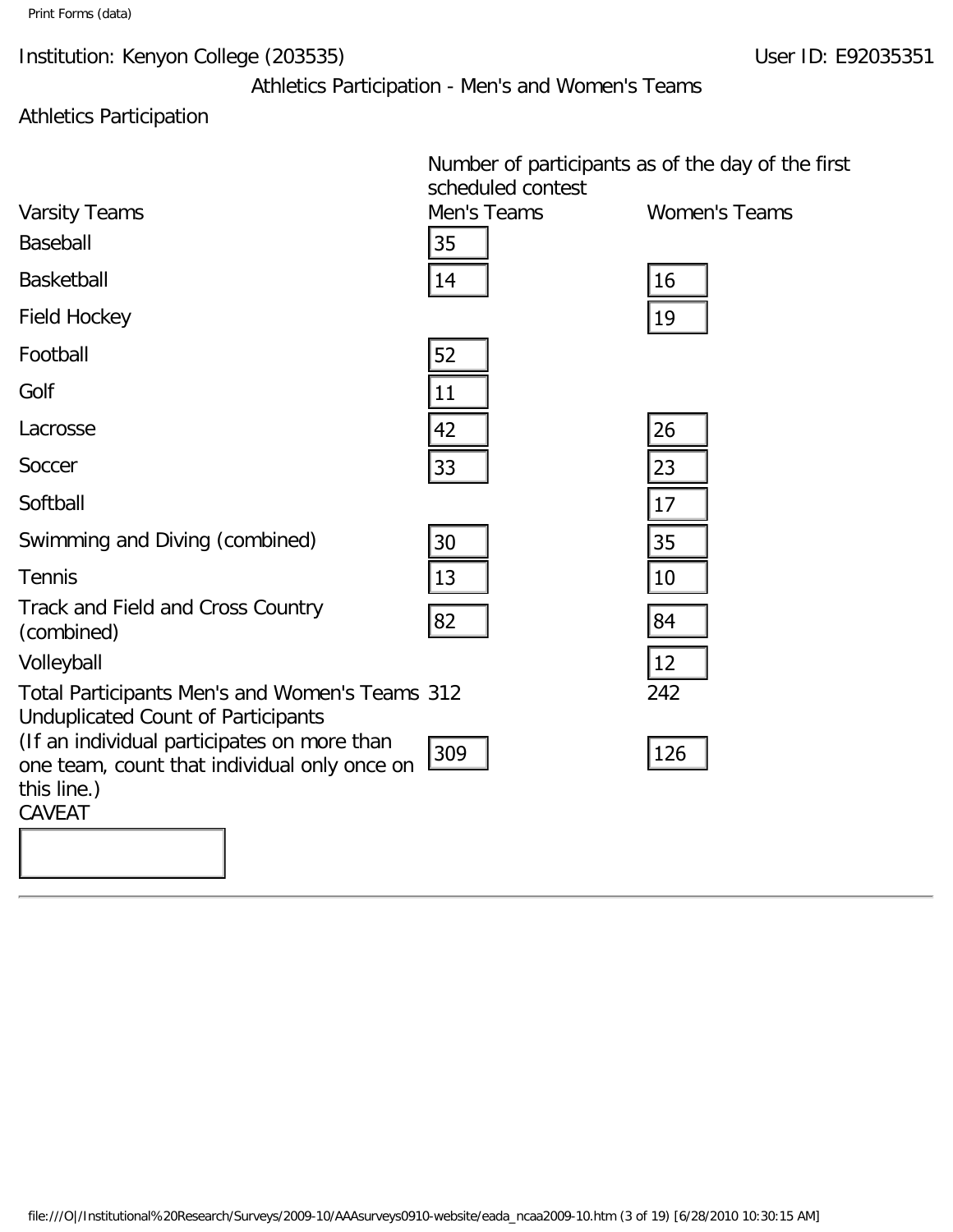Head Coaches - Men's Teams

# Head Coaches - Men's Teams **A full-time head coach is an individual who coaches one team full-time and is a full-time employee of the school.**

|                                                          |                                       | Male Head Coaches                                   |              |                                                                              |                                | <b>Female Head Coaches</b>                                 |                                     |                                                  |                 |
|----------------------------------------------------------|---------------------------------------|-----------------------------------------------------|--------------|------------------------------------------------------------------------------|--------------------------------|------------------------------------------------------------|-------------------------------------|--------------------------------------------------|-----------------|
| Varsity<br><b>Teams</b>                                  | Full-<br><b>Time</b><br><b>Duties</b> | Part-<br>Time<br>Coaching Coaching<br><b>Duties</b> | Employee or  | Part-Time<br>Full-Time University<br><b>University Employee</b><br>Volunteer | Full-<br>Time<br><b>Duties</b> | Part-<br><b>Time</b><br>Coaching Coaching<br><b>Duties</b> | Full-Time<br>University<br>Employee | Part-Time Total<br>University<br>or<br>Volunteer | Head<br>Coaches |
| Baseball                                                 | $\mathbf{1}$                          |                                                     | 1            |                                                                              |                                |                                                            |                                     |                                                  | 1               |
| <b>Basketball</b>                                        | $\vert$ 1                             |                                                     | $\mathbf{1}$ |                                                                              |                                |                                                            |                                     |                                                  | 1               |
| Football                                                 | $\mathbf{1}$                          |                                                     | $\mathbf{1}$ |                                                                              |                                |                                                            |                                     |                                                  | $\mathbf{1}$    |
| Golf                                                     |                                       | $\mathbf{1}$                                        |              | $\mathbf{1}$                                                                 |                                |                                                            |                                     |                                                  | 1               |
| Lacrosse                                                 | $\vert$ 1                             |                                                     | $\mathbf{1}$ |                                                                              |                                |                                                            |                                     |                                                  | $\mathbf{1}$    |
| Soccer                                                   | $\overline{1}$                        |                                                     | $\mathbf{1}$ |                                                                              |                                |                                                            |                                     |                                                  | 1               |
| Swimming<br>and Diving<br>(combined)                     |                                       | 1                                                   | $\mathbf{1}$ |                                                                              |                                |                                                            |                                     |                                                  | $\mathbf 1$     |
| <b>Tennis</b>                                            |                                       | 1                                                   | 1            |                                                                              |                                |                                                            |                                     |                                                  | $\mathbf 1$     |
| Track and<br>Field and<br>Cross<br>Country<br>(combined) |                                       | 1                                                   | $\mathbf{1}$ |                                                                              |                                |                                                            |                                     |                                                  | 1               |
| Coaching<br>Position<br><b>Totals</b><br><b>CAVEAT</b>   | 5                                     | $\overline{4}$                                      | 8            | 1                                                                            | $\overline{0}$                 | $\overline{0}$                                             | $\overline{0}$                      | $\overline{0}$                                   | 9               |
|                                                          |                                       |                                                     |              |                                                                              |                                |                                                            |                                     |                                                  |                 |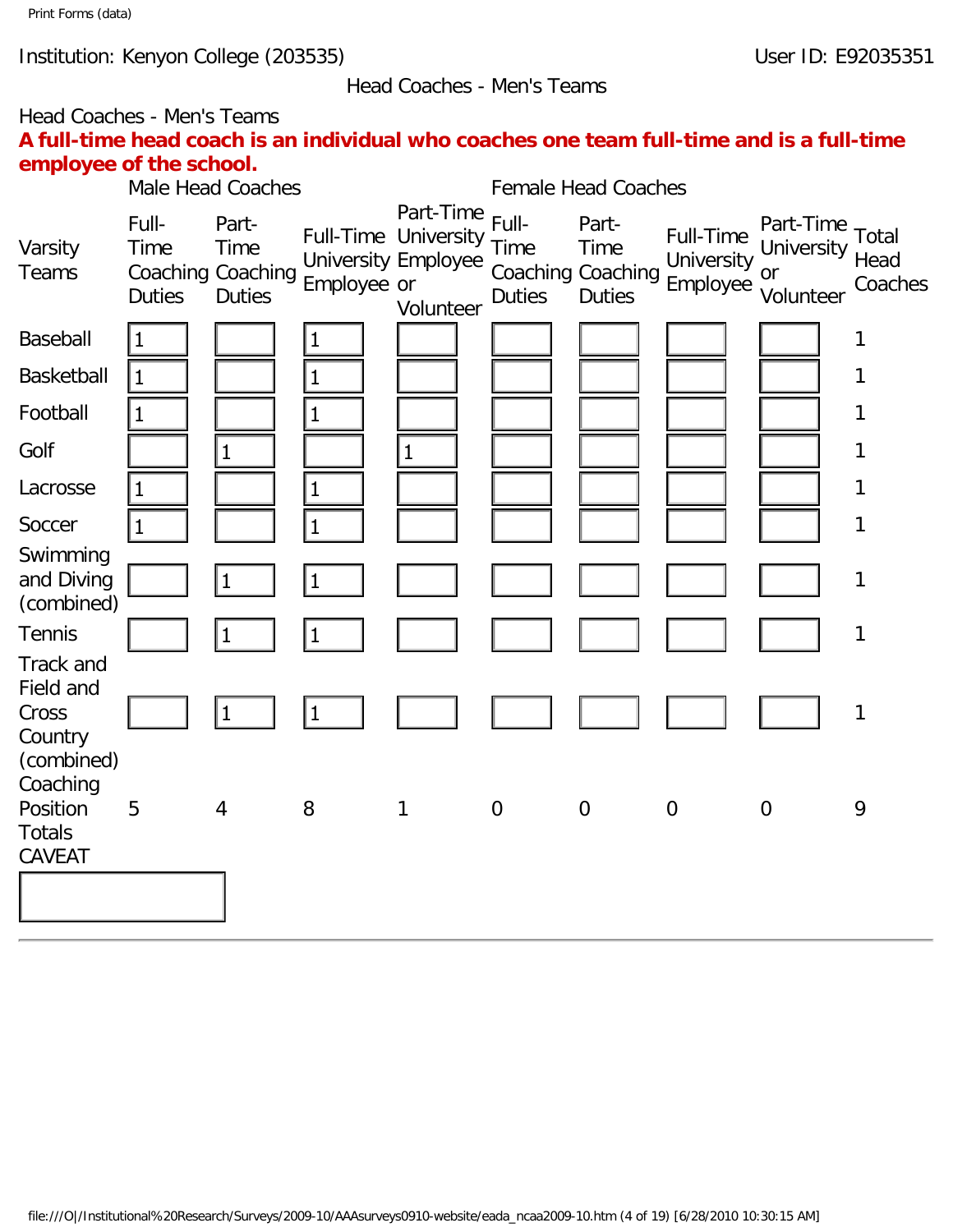#### Head Coaches - Women's Teams

# Head Coaches - Women's Teams **A full-time head coach is an individual who coaches one team full-time and is a full-time employee of the school.**

|                                                                 |                                       | Male Head Coaches                                                 |              |                                                                              |                                       | <b>Female Head Coaches</b>                                 |              |                                                                                  |              |
|-----------------------------------------------------------------|---------------------------------------|-------------------------------------------------------------------|--------------|------------------------------------------------------------------------------|---------------------------------------|------------------------------------------------------------|--------------|----------------------------------------------------------------------------------|--------------|
| Varsity<br>Teams                                                | Full-<br><b>Time</b><br><b>Duties</b> | Part-<br><b>Time</b><br><b>Coaching Coaching</b><br><b>Duties</b> | Employee or  | Part-Time<br>Full-Time University<br><b>University Employee</b><br>Volunteer | Full-<br><b>Time</b><br><b>Duties</b> | Part-<br><b>Time</b><br>Coaching Coaching<br><b>Duties</b> | Employee or  | Part-Time<br>Full-Time University Total<br>University Employee Head<br>Volunteer | Coaches      |
| <b>Basketball</b>                                               |                                       |                                                                   |              |                                                                              | $\mathbf 1$                           |                                                            | $\vert$ 1    |                                                                                  | 1            |
| Field<br>Hockey                                                 |                                       |                                                                   |              |                                                                              | $\mathbf{1}$                          |                                                            | $\mathbf{1}$ |                                                                                  | 1            |
| Lacrosse                                                        |                                       |                                                                   |              |                                                                              | $\mathbf{1}$                          |                                                            | $\mathbf{1}$ |                                                                                  | 1            |
| Soccer                                                          |                                       |                                                                   |              |                                                                              | $\mathbf 1$                           |                                                            | $\mathbf{1}$ |                                                                                  | $\mathbf{1}$ |
| Softball                                                        |                                       |                                                                   |              |                                                                              | $\mathbf{1}$                          |                                                            | $\vert$ 1    |                                                                                  | $\mathbf{1}$ |
| Swimming<br>and Diving<br>(combined)                            |                                       | 1                                                                 | $\mathbf{1}$ |                                                                              |                                       |                                                            |              |                                                                                  | 1            |
| <b>Tennis</b>                                                   |                                       | 1                                                                 | $\mathbf{1}$ |                                                                              |                                       |                                                            |              |                                                                                  | 1            |
| <b>Track and</b><br>Field and<br>Cross<br>Country<br>(combined) |                                       | $\mathbf 1$                                                       | 1            |                                                                              |                                       |                                                            |              |                                                                                  | $\mathbf{1}$ |
| Volleyball                                                      |                                       |                                                                   |              |                                                                              | $\mathbf 1$                           |                                                            | $\mathbf{1}$ |                                                                                  | $\mathbf{1}$ |
| Coaching<br>Position<br><b>Totals</b>                           | $\overline{0}$                        | 3                                                                 | 3            | $\mathbf 0$                                                                  | 6                                     | $\boldsymbol{0}$                                           | 6            | $\mathbf 0$                                                                      | 9            |
| <b>CAVEAT</b>                                                   |                                       |                                                                   |              |                                                                              |                                       |                                                            |              |                                                                                  |              |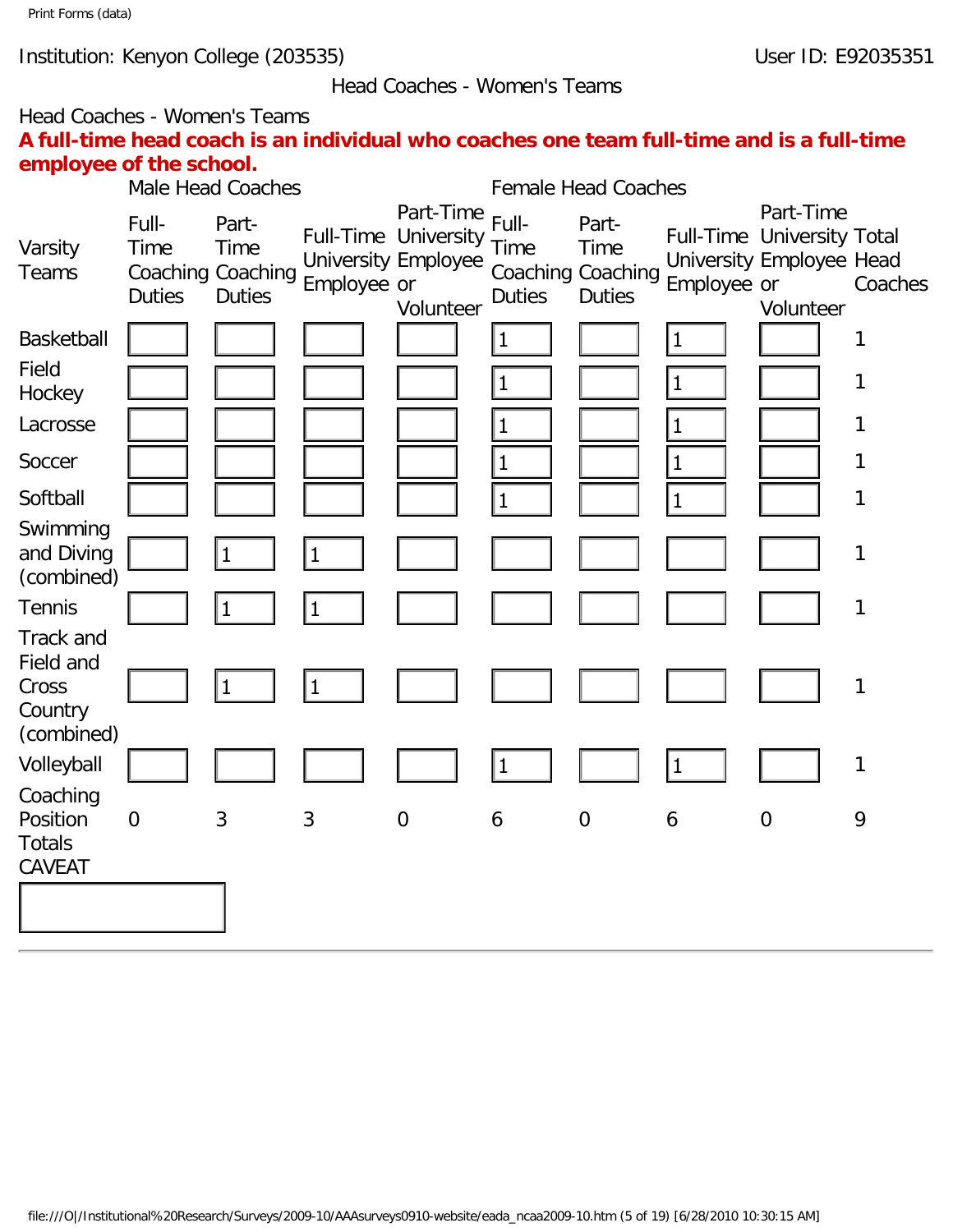Institution: Kenyon College (203535) User ID: E92035351

Head Coaches' Salaries - Men's and Women's Teams

### Head Coaches' Salaries

**Enter salaries and bonuses only. Do not include benefits on this screen. Do not include volunteer head coaches in calculating average salary and average FTE.**

Average Annual Institutional Salary per Head Coach

Number of Head Coaches Included in Average

Number of Volunteer Head Coaches not Included in the Average Average Annual Institutional Salary per Full-time equivalent (FTE) Number of Full-time equivalents (FTEs) Included in Average CAVEAT

| Men's Teams | <b>Women's Teams</b> |
|-------------|----------------------|
| 32,557      | 33,774               |
| q           |                      |
|             |                      |
| 43,090      | 40,529               |
| 6.80        | 7.50                 |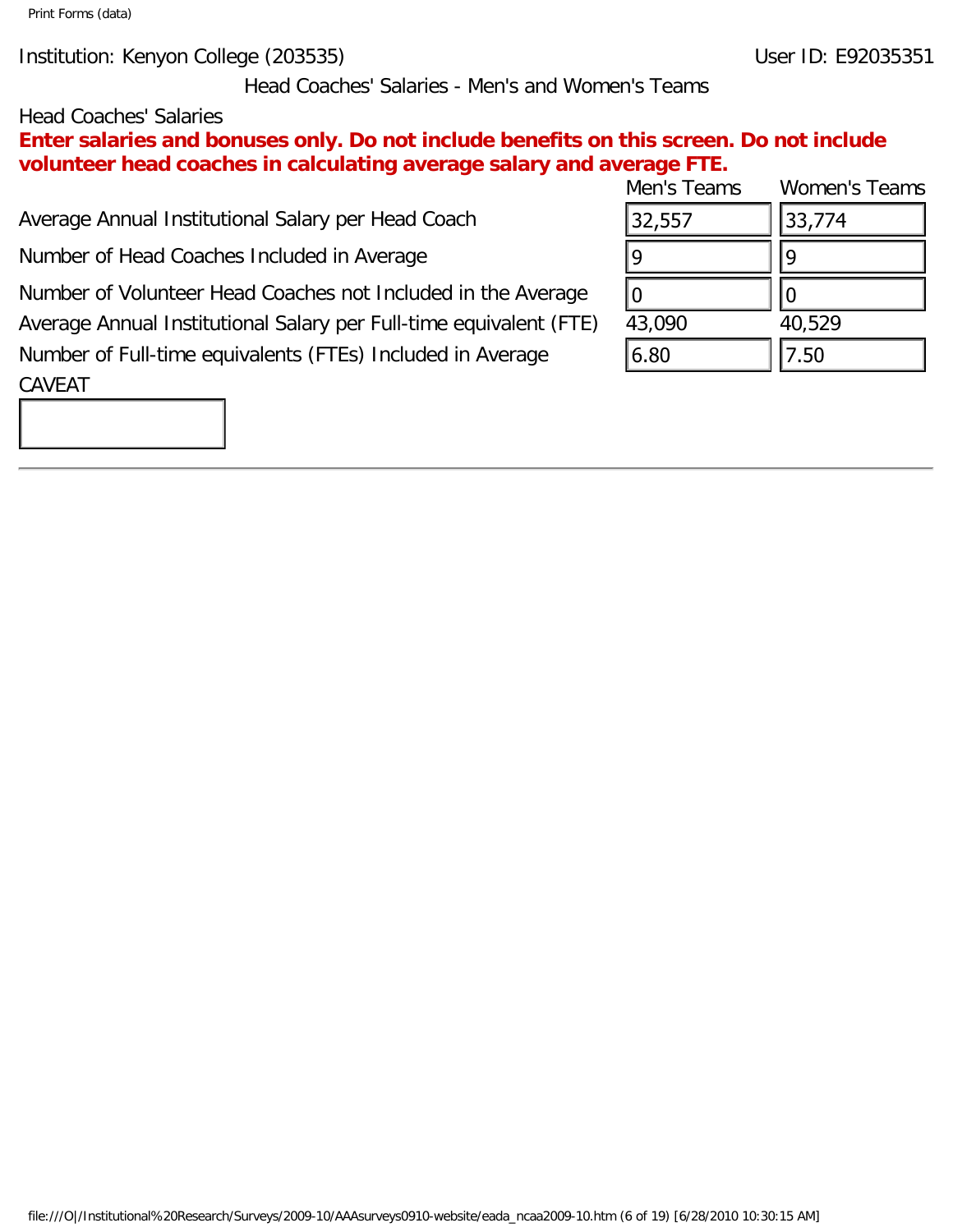#### Assistant Coaches - Men's Teams

# Assistant Coaches - Men's Teams **A full-time assistant coach is an individual who coaches one team full-time and is a fulltime employee of the school.**

|                                                                             |                                | Male Assistant Coaches                              |                |                                                                                     |                                | <b>Female Assistant Coaches</b>                            |             |                                                                                       |                |
|-----------------------------------------------------------------------------|--------------------------------|-----------------------------------------------------|----------------|-------------------------------------------------------------------------------------|--------------------------------|------------------------------------------------------------|-------------|---------------------------------------------------------------------------------------|----------------|
| Varsity<br>Teams                                                            | Full-<br>Time<br><b>Duties</b> | Part-<br>Time<br>Coaching Coaching<br><b>Duties</b> | Employee or    | Part-Time<br><b>Full-Time University</b><br><b>University Employee</b><br>Volunteer | Full-<br>Time<br><b>Duties</b> | Part-<br><b>Time</b><br>Coaching Coaching<br><b>Duties</b> | Employee or | Part-Time<br>Full-Time University Total<br>University Employee Assistant<br>Volunteer | Coaches        |
| Baseball                                                                    |                                | $\overline{2}$                                      | $\overline{2}$ |                                                                                     |                                |                                                            |             |                                                                                       | $\overline{2}$ |
| Basketball                                                                  | $\vert$ 1                      | $\mathbf 1$                                         | $\mathbf 1$    | $\mathbf{1}$                                                                        |                                |                                                            |             |                                                                                       | $\overline{2}$ |
| Football                                                                    | $\overline{2}$                 | 5                                                   | $\overline{4}$ | $\overline{3}$                                                                      |                                |                                                            |             |                                                                                       | $\overline{7}$ |
| Golf                                                                        | $\overline{0}$                 | $\pmb{0}$                                           |                |                                                                                     |                                |                                                            |             |                                                                                       | $\mathbf 0$    |
| Lacrosse                                                                    |                                | $\mathbf{1}$                                        |                | $\vert$ 1                                                                           |                                |                                                            |             |                                                                                       | $\mathbf 1$    |
| Soccer                                                                      |                                | $\mathbf{1}$                                        |                | $\overline{1}$                                                                      |                                |                                                            |             |                                                                                       | 1              |
| Swimming<br>and Diving<br>(combined)                                        |                                |                                                     |                |                                                                                     |                                |                                                            |             |                                                                                       | $\overline{2}$ |
| Tennis                                                                      |                                | 1                                                   |                | $\vert$ 1                                                                           |                                | $\vert$ 1                                                  |             | 1                                                                                     | $\overline{2}$ |
| <b>Track and</b><br>Field and<br>Cross<br>Country<br>(combined)<br>Coaching |                                | $\overline{2}$                                      | $\overline{2}$ |                                                                                     |                                | $\overline{2}$                                             |             | $ 2\rangle$                                                                           | $\overline{4}$ |
| Position<br><b>Totals</b><br>CAVEAT                                         | 3                              | 14                                                  | 10             | $\overline{7}$                                                                      | $\overline{0}$                 | 4                                                          | 1           | $\mathbf{3}$                                                                          | 21             |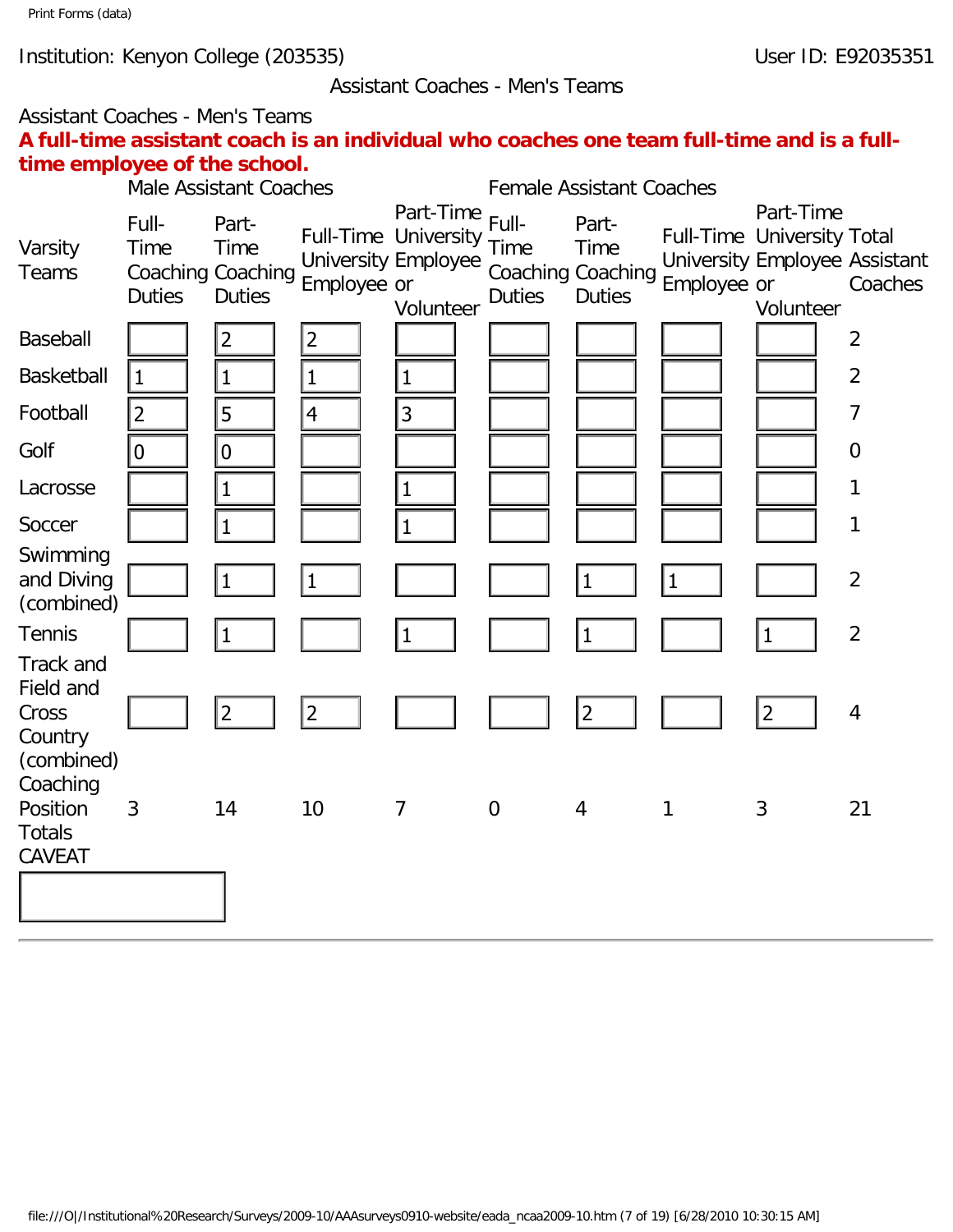#### Assistant Coaches - Women's Teams

# Assistant Coaches - Women's Teams **A full-time assistant coach is an individual who coaches one team full-time and is a fulltime employee of the school.**

| three chipserve of the school.                                  |                                       | <b>Male Assistant Coaches</b>                       |                |                                                                              |                                       | <b>Female Assistant Coaches</b>                            |                |                                                                                       |                |
|-----------------------------------------------------------------|---------------------------------------|-----------------------------------------------------|----------------|------------------------------------------------------------------------------|---------------------------------------|------------------------------------------------------------|----------------|---------------------------------------------------------------------------------------|----------------|
| Varsity<br>Teams                                                | Full-<br><b>Time</b><br><b>Duties</b> | Part-<br>Time<br>Coaching Coaching<br><b>Duties</b> | Employee or    | Part-Time<br>Full-Time University<br><b>University Employee</b><br>Volunteer | Full-<br><b>Time</b><br><b>Duties</b> | Part-<br><b>Time</b><br>Coaching Coaching<br><b>Duties</b> | Employee or    | Part-Time<br>Full-Time University Total<br>University Employee Assistant<br>Volunteer | Coaches        |
| <b>Basketball</b>                                               |                                       | 1                                                   |                | $\mathbf{1}$                                                                 | $\mathbf 1$                           |                                                            | $\mathbf{1}$   |                                                                                       | $\overline{2}$ |
| Field<br>Hockey                                                 |                                       |                                                     |                |                                                                              |                                       | $\mathbf{1}$                                               |                | $\mathbf{1}$                                                                          | 1              |
| Lacrosse                                                        |                                       |                                                     |                |                                                                              |                                       | $\mathbf{1}$                                               |                | $\mathbf{1}$                                                                          | 1              |
| Soccer                                                          |                                       |                                                     |                |                                                                              |                                       | $\vert$ 1                                                  |                | $\mathbf{1}$                                                                          | 1              |
| Softball                                                        |                                       |                                                     |                |                                                                              |                                       | $\vert$ 1                                                  | $\vert$ 1      |                                                                                       | $\mathbf{1}$   |
| Swimming<br>and Diving<br>(combined)                            |                                       | $\mathbf 1$                                         | $\mathbf 1$    |                                                                              |                                       | 1                                                          | $\vert$ 1      |                                                                                       | $\overline{2}$ |
| <b>Tennis</b>                                                   |                                       | 1                                                   |                | 1                                                                            |                                       | 1                                                          |                | $\vert$ 1                                                                             | $\overline{2}$ |
| <b>Track and</b><br>Field and<br>Cross<br>Country<br>(combined) |                                       | 2                                                   | $\overline{2}$ |                                                                              |                                       | 2                                                          |                | $ 2\rangle$                                                                           | $\overline{4}$ |
| Volleyball                                                      |                                       |                                                     |                |                                                                              |                                       | $\overline{1}$                                             | 1              |                                                                                       | $\mathbf{1}$   |
| Coaching<br>Position<br><b>Totals</b><br>CAVEAT                 | $\overline{0}$                        | 5                                                   | 3              | $\overline{2}$                                                               | 1                                     | 9                                                          | $\overline{4}$ | 6                                                                                     | 15             |
|                                                                 |                                       |                                                     |                |                                                                              |                                       |                                                            |                |                                                                                       |                |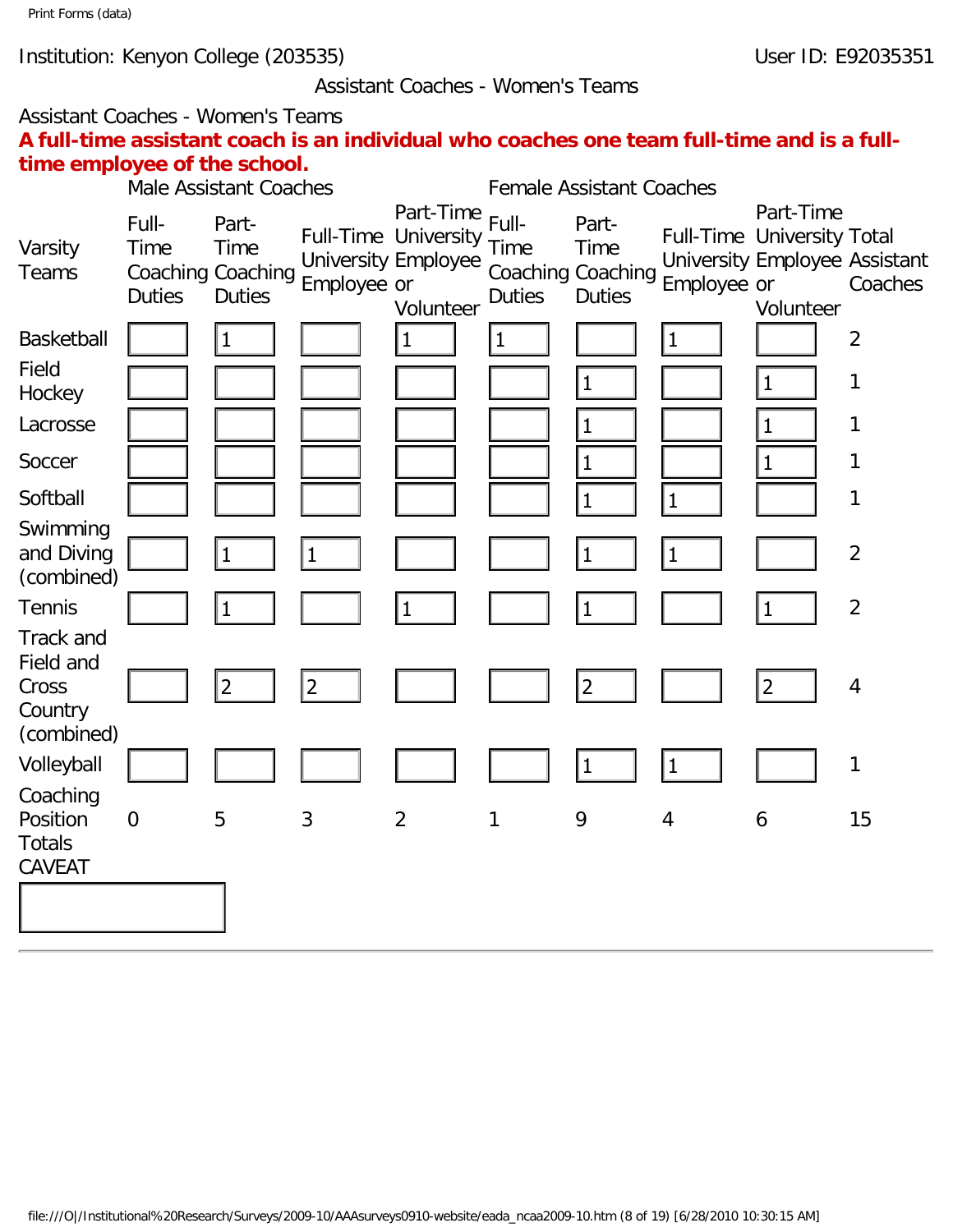Institution: Kenyon College (203535) User ID: E92035351

Assistant Coaches' Salaries - Men's and Women's Teams

# Assistant Coaches' Salaries

**Enter salaries and bonuses only. Do not include benefits on this screen. Do not include volunteer assistant coaches in calculating average salary and average FTE.**

Average Annual Institutional Salary per Assistant Coach

Number of Assistant Coaches Included in Average

Number of Volunteer Assistant Coaches not Included in the Average Average Annual Institutional Salary per Full-time equivalent (FTE) 20,825 19,884 Number of Full-time equivalents (FTEs) Included in Average

Men's Teams Women's Teams  $9,272$   $||8,285$  $\begin{array}{ccc} \n\boxed{21} & \quad & \quad \boxed{15}\n\end{array}$ 0 || || || 0  $\vert 9.35 \vert \vert 6.25$ 

### CAVEAT

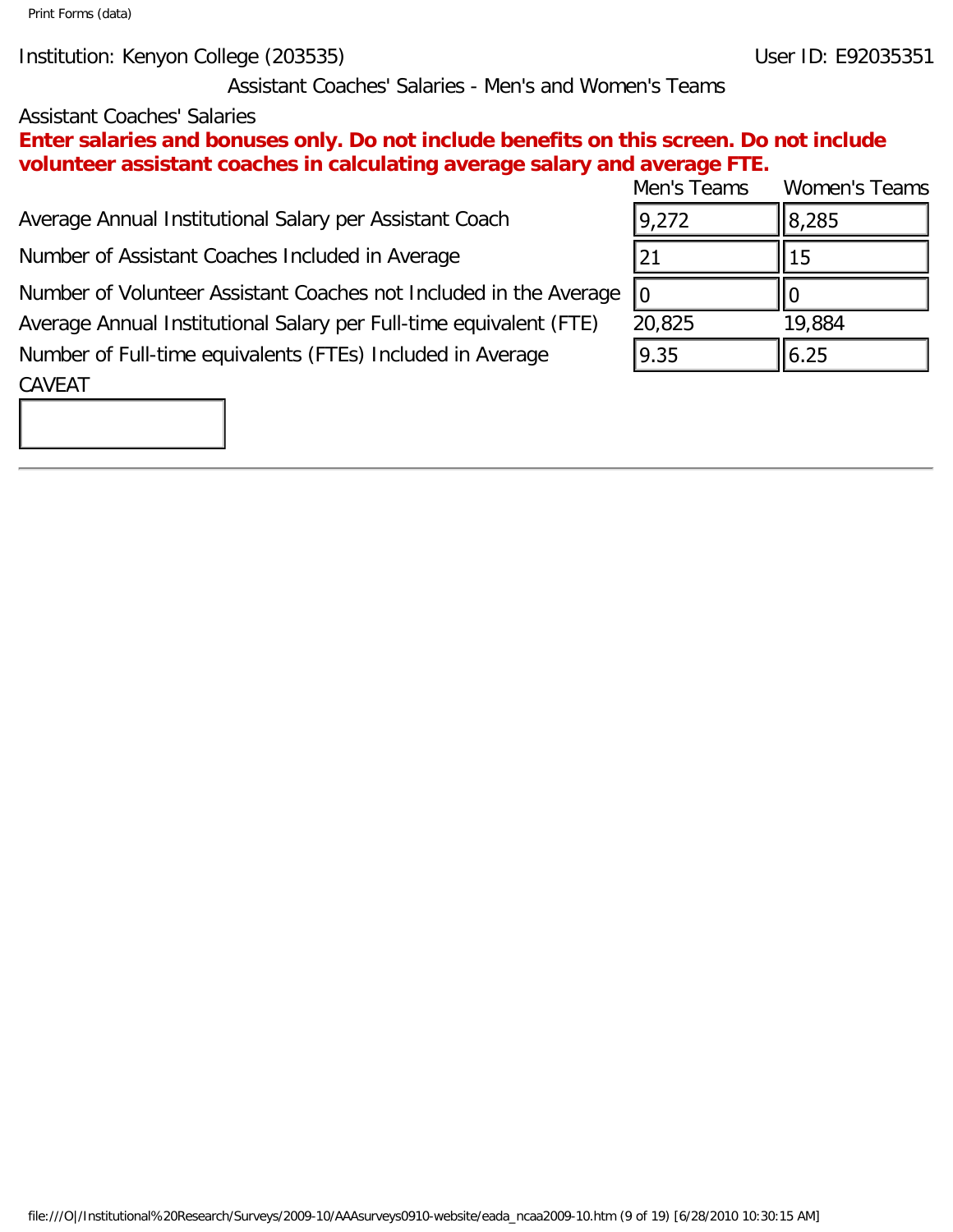Institution: Kenyon College (203535) User ID: E92035351

Athletically Related Student Aid - Men's and Women's Teams

### Athletically Related Student Aid

**Athletically related student aid is any scholarship, grant, or other form of financial assistance, offered by an institution, the terms of which require the recipient to participate in a program of intercollegiate athletics at the institution. Other student aid, of which a student-athlete simply happens to be the recipient, is not athletically related student aid. If you do not have any aid to report, enter a 0.**

|                                                                                                                                    | Men's Teams    |                  | Women's Teams Total |
|------------------------------------------------------------------------------------------------------------------------------------|----------------|------------------|---------------------|
| Total                                                                                                                              | 0              | ∥0               | 10                  |
| Ratio (percent)                                                                                                                    | $\overline{0}$ | $\boldsymbol{0}$ | 100%                |
| CAVEAT                                                                                                                             |                |                  |                     |
|                                                                                                                                    |                |                  |                     |
|                                                                                                                                    |                |                  |                     |
|                                                                                                                                    |                |                  |                     |
|                                                                                                                                    |                |                  |                     |
|                                                                                                                                    |                |                  |                     |
|                                                                                                                                    |                |                  |                     |
|                                                                                                                                    |                |                  |                     |
|                                                                                                                                    |                |                  |                     |
|                                                                                                                                    |                |                  |                     |
|                                                                                                                                    |                |                  |                     |
|                                                                                                                                    |                |                  |                     |
|                                                                                                                                    |                |                  |                     |
|                                                                                                                                    |                |                  |                     |
|                                                                                                                                    |                |                  |                     |
|                                                                                                                                    |                |                  |                     |
|                                                                                                                                    |                |                  |                     |
|                                                                                                                                    |                |                  |                     |
|                                                                                                                                    |                |                  |                     |
|                                                                                                                                    |                |                  |                     |
|                                                                                                                                    |                |                  |                     |
|                                                                                                                                    |                |                  |                     |
|                                                                                                                                    |                |                  |                     |
|                                                                                                                                    |                |                  |                     |
|                                                                                                                                    |                |                  |                     |
|                                                                                                                                    |                |                  |                     |
|                                                                                                                                    |                |                  |                     |
|                                                                                                                                    |                |                  |                     |
|                                                                                                                                    |                |                  |                     |
|                                                                                                                                    |                |                  |                     |
|                                                                                                                                    |                |                  |                     |
|                                                                                                                                    |                |                  |                     |
| file:///O /Institutional%20Research/Surveys/2009-10/AAAsurveys0910-website/eada_ncaa2009-10.htm (10 of 19) [6/28/2010 10:30:15 AM] |                |                  |                     |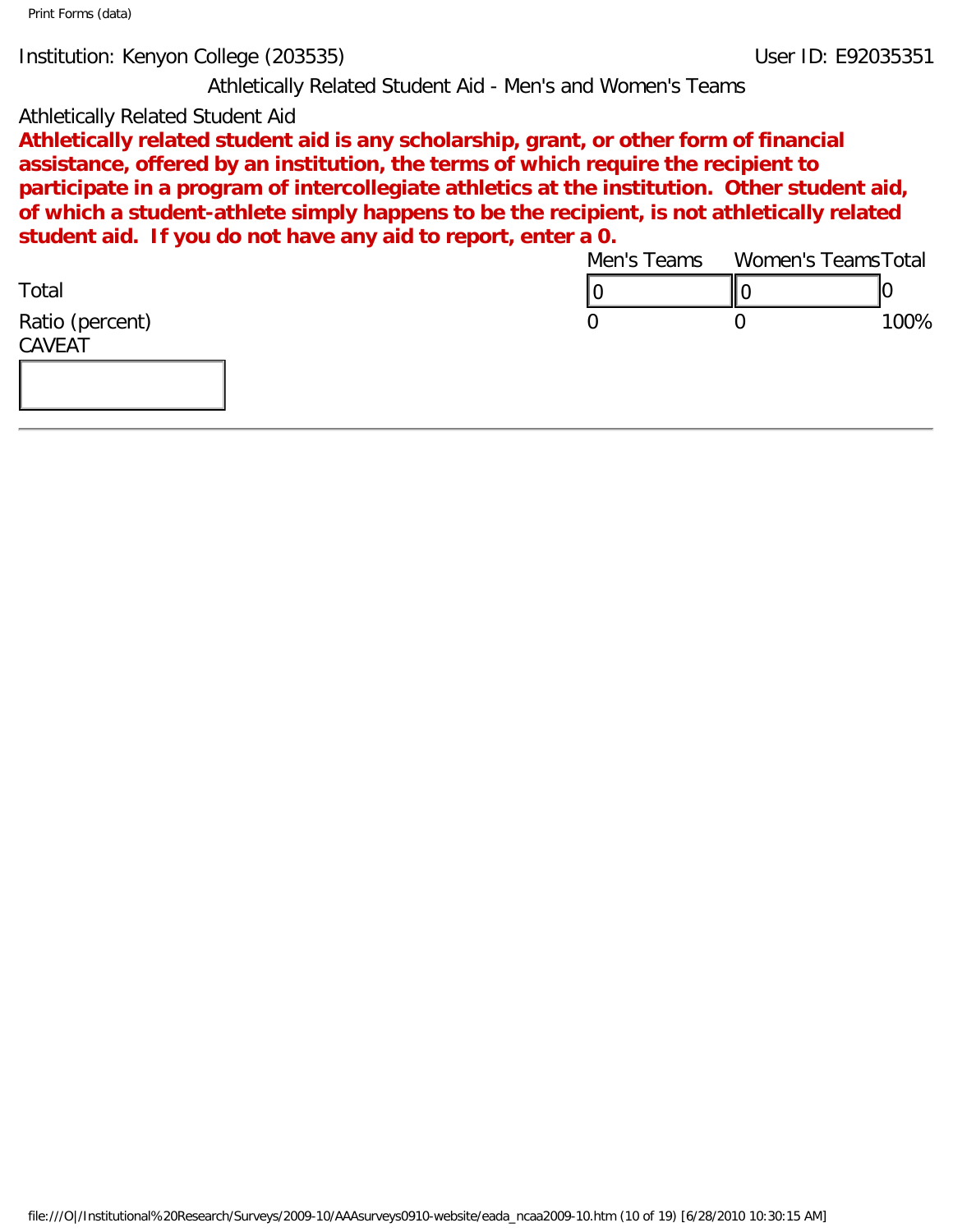Recruiting Expenses - Men's and Women's Teams

### Recruiting Expenses

**Recruiting expenses are all expenses an institution incurs attributable to recruiting activities. This includes, but is not limited to, expenses for lodging, meals, telephone use, and transportation (including vehicles used for recruiting purposes) for both recruits and personnel engaged in recruiting, and other expenses for official and unofficial visits, and all other expenses related to recruiting. If you do not have any recruiting expenses to report, enter a 0.**

|        | Men's Teams | Women's Teams                                                                                                                      | Total   |
|--------|-------------|------------------------------------------------------------------------------------------------------------------------------------|---------|
| Total  | 60,391      | 50,041                                                                                                                             | 110,432 |
| CAVEAT |             |                                                                                                                                    |         |
|        |             |                                                                                                                                    |         |
|        |             |                                                                                                                                    |         |
|        |             |                                                                                                                                    |         |
|        |             |                                                                                                                                    |         |
|        |             |                                                                                                                                    |         |
|        |             |                                                                                                                                    |         |
|        |             |                                                                                                                                    |         |
|        |             |                                                                                                                                    |         |
|        |             |                                                                                                                                    |         |
|        |             |                                                                                                                                    |         |
|        |             |                                                                                                                                    |         |
|        |             |                                                                                                                                    |         |
|        |             |                                                                                                                                    |         |
|        |             |                                                                                                                                    |         |
|        |             |                                                                                                                                    |         |
|        |             |                                                                                                                                    |         |
|        |             |                                                                                                                                    |         |
|        |             |                                                                                                                                    |         |
|        |             |                                                                                                                                    |         |
|        |             |                                                                                                                                    |         |
|        |             |                                                                                                                                    |         |
|        |             |                                                                                                                                    |         |
|        |             |                                                                                                                                    |         |
|        |             |                                                                                                                                    |         |
|        |             |                                                                                                                                    |         |
|        |             |                                                                                                                                    |         |
|        |             |                                                                                                                                    |         |
|        |             | file:///O /Institutional%20Research/Surveys/2009-10/AAAsurveys0910-website/eada_ncaa2009-10.htm (11 of 19) [6/28/2010 10:30:15 AM] |         |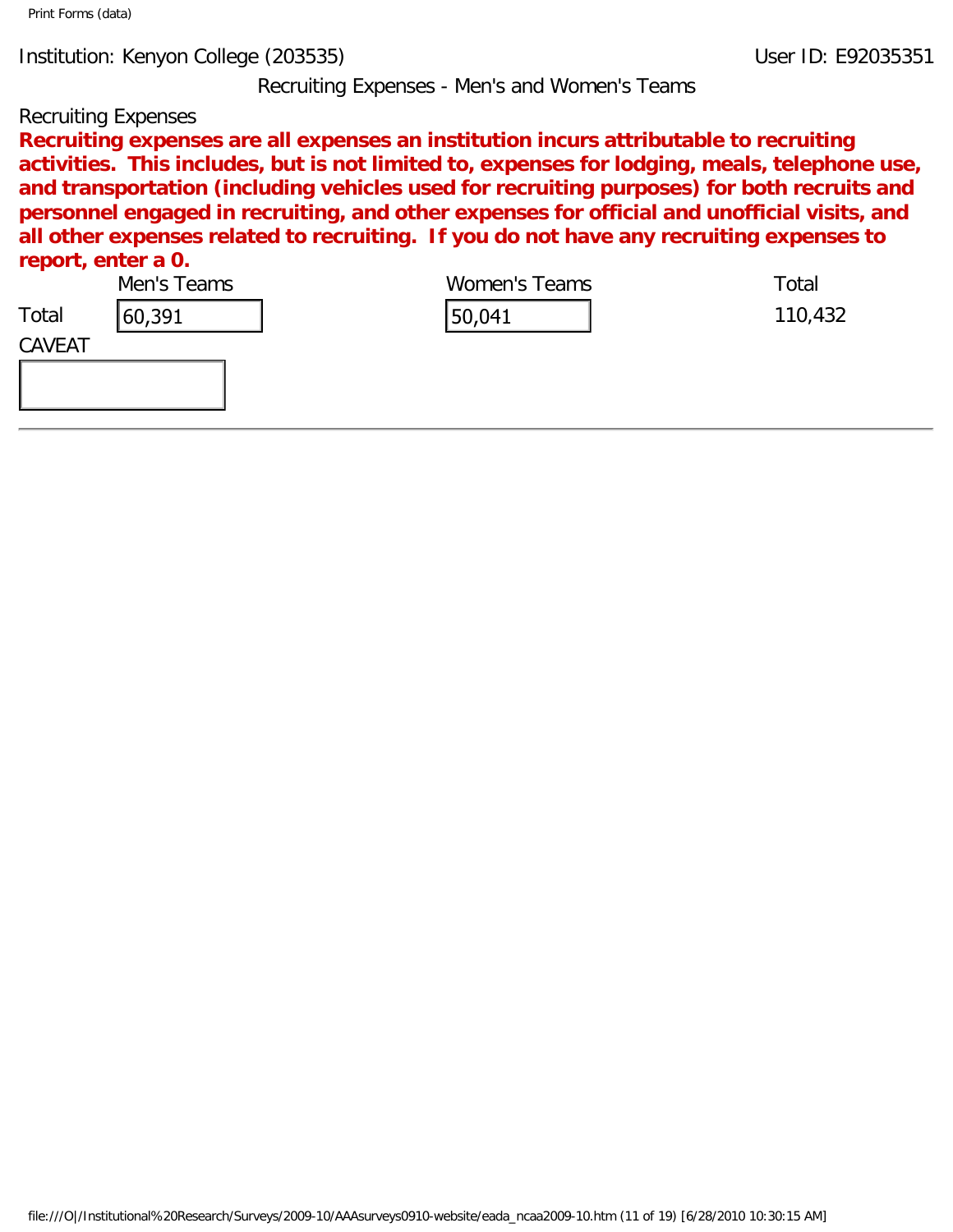### Institution: Kenyon College (203535) Notifiably the User ID: E92035351

Operating Expenses (i.e., Game-Day Expenses) - Men's and Women's Teams by Team

# Operating Expenses by Team

**Operating expenses are all expenses an institution incurs attributable to home, away, and neutral-site intercollegiate athletic contests (commonly known as "game-day expenses"), for (A) Lodging, meals, transportation, uniforms, and equipment for coaches, team members, support staff (including, but not limited to team managers and trainers), and others; and (B) Officials.** 

|                                                                                  | Men's Teams |             |         | <b>Women's Teams</b> |                                                                                                                                    |         |                              |
|----------------------------------------------------------------------------------|-------------|-------------|---------|----------------------|------------------------------------------------------------------------------------------------------------------------------------|---------|------------------------------|
|                                                                                  |             | Operating   |         |                      | Operating                                                                                                                          |         | Total                        |
| Varsity Teams Participants Expenses per By Team                                  |             | Participant |         |                      | ParticipantsExpenses per By Team<br>Participant                                                                                    |         | Operating<br><b>Expenses</b> |
| Basketball                                                                       | 14          | 3,068       | 42,950  | 16                   | 2,633                                                                                                                              | 42,122  | 85,072                       |
| Football                                                                         | 52          | 1,286       | 66,866  |                      |                                                                                                                                    |         | 66,866                       |
| Baseball                                                                         | 35          | 1,327       | 46,454  |                      |                                                                                                                                    |         | 46,454                       |
| <b>Field Hockey</b>                                                              |             |             |         | 19                   | 1,616                                                                                                                              | 30,707  | 30,707                       |
| Golf                                                                             | 11          | 1,636       | 18,000  |                      |                                                                                                                                    |         | 18,000                       |
| Lacrosse                                                                         | 42          | 1,306       | 54,849  | 26                   | 1,216                                                                                                                              | 31,610  | 86,459                       |
| Soccer                                                                           | 33          | 832         | 27,466  | 23                   | 934                                                                                                                                | 21,481  | 48,947                       |
| Softball                                                                         |             |             |         | 17                   | 1,959                                                                                                                              | 33,305  | 33,305                       |
| Swimming<br>and Diving<br>(combined)                                             | 30          | 1,469       | 44,081  | 35                   | 1,363                                                                                                                              | 47,703  | 91,784                       |
| Tennis                                                                           | 13          | 2,444       | 31,775  | 10                   | 2,699                                                                                                                              | 26,994  | 58,769                       |
| <b>Track and</b><br>Field and<br><b>Cross Country</b><br>(combined)              | 82          | 404         | 33,106  | 84                   | 381                                                                                                                                | 31,970  | 65,076                       |
| Volleyball                                                                       |             |             |         | 12                   | 1,342                                                                                                                              | 16,102  | 16,102                       |
| Total<br>Operating<br>Expenses<br>Men's and<br>Women's<br>Teams<br><b>CAVEAT</b> | 312         |             | 365,547 | 242                  |                                                                                                                                    | 281,994 | 647,541                      |
|                                                                                  |             |             |         |                      |                                                                                                                                    |         |                              |
|                                                                                  |             |             |         |                      |                                                                                                                                    |         |                              |
|                                                                                  |             |             |         |                      |                                                                                                                                    |         |                              |
|                                                                                  |             |             |         |                      |                                                                                                                                    |         |                              |
|                                                                                  |             |             |         |                      | file:///O /Institutional%20Research/Surveys/2009-10/AAAsurveys0910-website/eada_ncaa2009-10.htm (12 of 19) [6/28/2010 10:30:15 AM] |         |                              |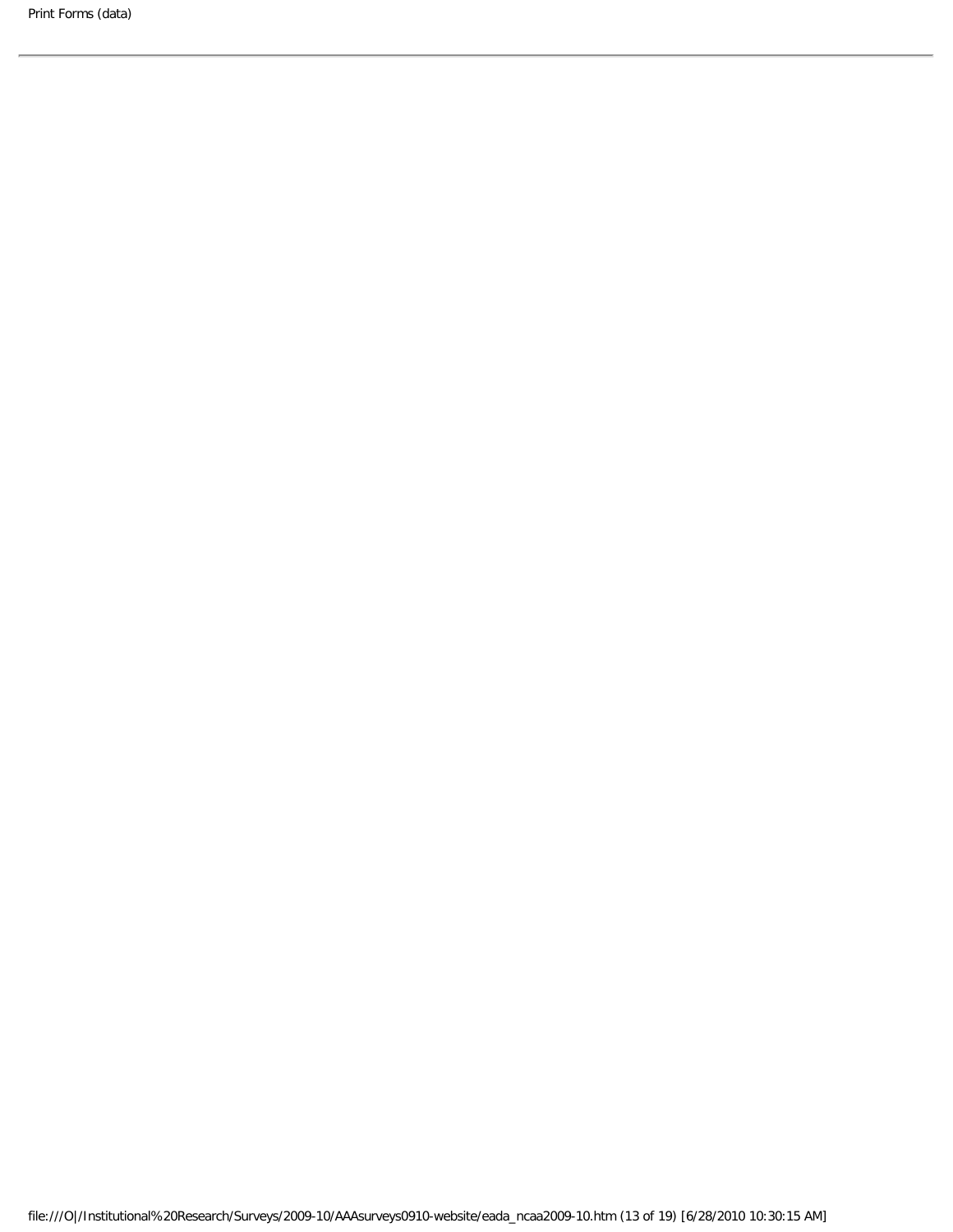Total Expenses - Men's and Women's Teams

#### **Expenses** by Team

**Expenses are all expenses attributable to intercollegiate athletic activities. This includes appearance guarantees and options, athletically related student aid, contract services, equipment, fundraising activities, operating expenses, promotional activities, recruiting expenses, salaries and benefits, supplies, travel, and any other expenses attributable to intercollegiate athletic activities.**

| <b>Varsity Teams</b>                                                                                                               | Men's Teams | <b>Women's Teams Total</b> |           |
|------------------------------------------------------------------------------------------------------------------------------------|-------------|----------------------------|-----------|
| Basketball                                                                                                                         | 110,655     | 123,481                    | 234,136   |
| Football                                                                                                                           | 242,777     |                            | 242,777   |
| Baseball                                                                                                                           | 94,808      |                            | 94,808    |
| <b>Field Hockey</b>                                                                                                                |             | 77,389                     | 77,389    |
| Golf                                                                                                                               | 22,829      |                            | 22,829    |
| Lacrosse                                                                                                                           | 108,565     | 78,114                     | 186,679   |
| Soccer                                                                                                                             | 82,980      | 72,620                     | 155,600   |
| Softball                                                                                                                           |             | 86, 115                    | 86,115    |
| Swimming and Diving (combined)                                                                                                     | 109,152     | 110,633                    | 219,785   |
| <b>Tennis</b>                                                                                                                      | 67,821      | 62,864                     | 130,685   |
| Track and Field and Cross Country (combined)                                                                                       | 78,416      | 77,734                     | 156,150   |
| Volleyball                                                                                                                         |             | 76,647                     | 76,647    |
| Total Expenses of all Sports, Except Football and<br>Basketball, Combined                                                          | 564,571     | 642,116                    | 1,206,687 |
| Total Expenses Men's and Women's Teams                                                                                             | 918,003     | 765,597                    | 1,683,600 |
| Not Allocated by Gender/Sport                                                                                                      |             |                            | 504,595   |
| <b>Grand Total Expenses</b><br><b>CAVEAT</b>                                                                                       |             |                            | 2,188,195 |
|                                                                                                                                    |             |                            |           |
|                                                                                                                                    |             |                            |           |
|                                                                                                                                    |             |                            |           |
|                                                                                                                                    |             |                            |           |
|                                                                                                                                    |             |                            |           |
|                                                                                                                                    |             |                            |           |
|                                                                                                                                    |             |                            |           |
|                                                                                                                                    |             |                            |           |
|                                                                                                                                    |             |                            |           |
| file:///O /Institutional%20Research/Surveys/2009-10/AAAsurveys0910-website/eada_ncaa2009-10.htm (14 of 19) [6/28/2010 10:30:15 AM] |             |                            |           |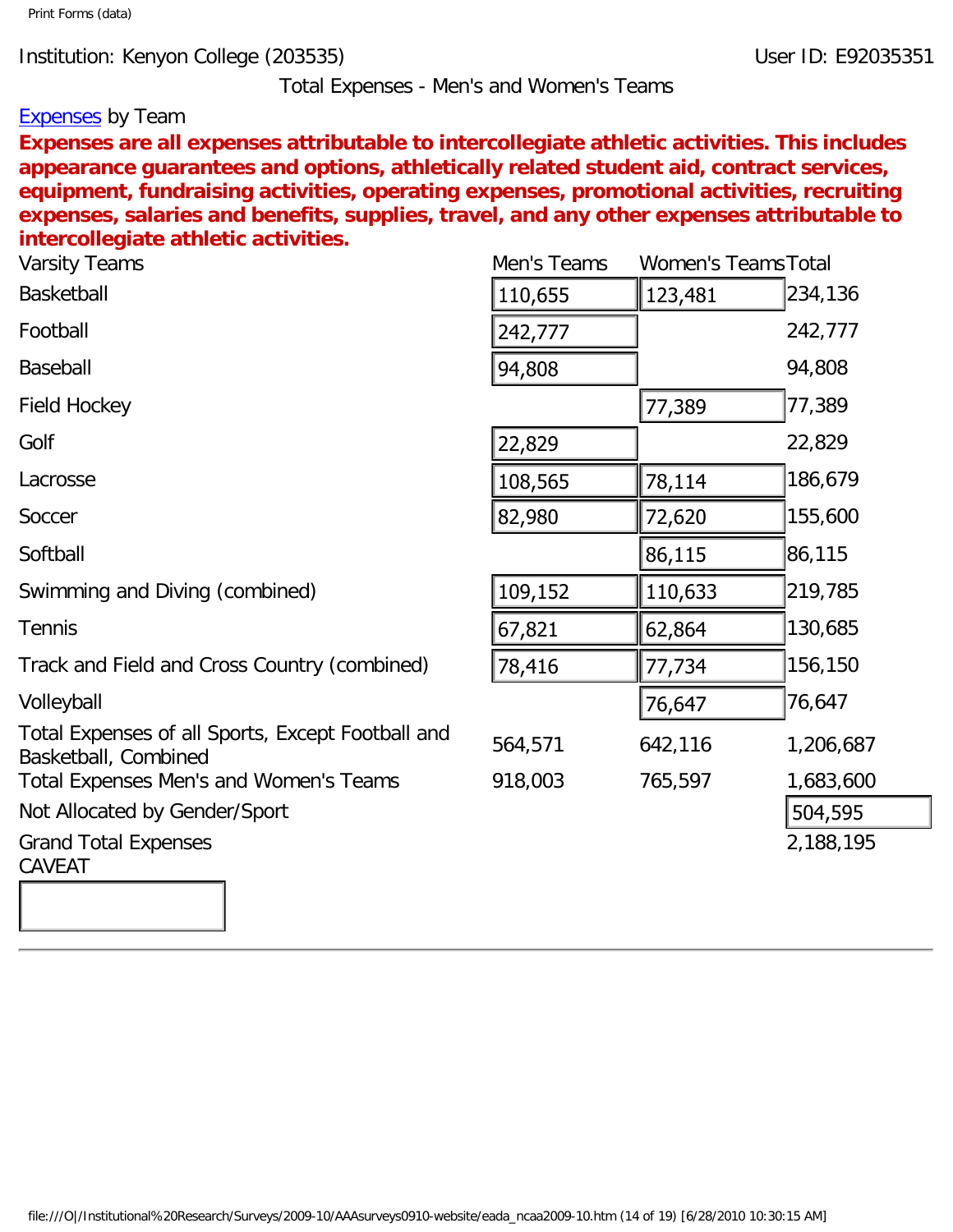Total Revenues - Men's and Women's Teams

### **Revenues** by Team

**Revenues are all revenues attributable to intercollegiate athletic activities. This includes revenues from appearance guarantees and options, an athletic conference, tournament or bowl games, concessions, contributions from alumni and others, institutional support, program advertising and sales, radio and television, royalties, signage and other sponsorships, sport camps, state or other government support, student activity fees, ticket and luxury box sales, and any other revenues attributable to intercollegiate athletic activities.** 

| <b>Varsity Teams</b>                                                                                                               | Men's Teams | <b>Women's Teams Total</b> |           |
|------------------------------------------------------------------------------------------------------------------------------------|-------------|----------------------------|-----------|
| Basketball                                                                                                                         | 110,655     | 123,481                    | 234,136   |
| Football                                                                                                                           | 242,777     |                            | 242,777   |
| Baseball                                                                                                                           | 94,808      |                            | 94,808    |
| <b>Field Hockey</b>                                                                                                                |             | 77,389                     | 77,389    |
| Golf                                                                                                                               | 22,829      |                            | 22,829    |
| Lacrosse                                                                                                                           | 108,565     | 78,114                     | 186,679   |
| Soccer                                                                                                                             | 82,980      | 72,620                     | 155,600   |
| Softball                                                                                                                           |             | 86,115                     | 86,115    |
| Swimming and Diving (combined)                                                                                                     | 109,152     | 110,633                    | 219,785   |
| <b>Tennis</b>                                                                                                                      | 67,821      | 62,864                     | 130,685   |
| Track and Field and Cross Country (combined)                                                                                       | 78,416      | 77,734                     | 156,150   |
| Volleyball                                                                                                                         |             | 76,647                     | 76,647    |
| Total Revenues of all Sports, Except Football and<br>Basketball, Combined                                                          | 564,571     | 642,116                    | 1,206,687 |
| Total Revenues Men's and Women's Teams                                                                                             | 918,003     | 765,597                    | 1,683,600 |
| Not Allocated by Gender/Sport                                                                                                      |             |                            | 504,595   |
| Grand Total for all Teams (includes by team and not<br>allocated by gender/sport)                                                  |             |                            | 2,188,195 |
| CAVEAT                                                                                                                             |             |                            |           |
|                                                                                                                                    |             |                            |           |
|                                                                                                                                    |             |                            |           |
|                                                                                                                                    |             |                            |           |
|                                                                                                                                    |             |                            |           |
| file:///O /Institutional%20Research/Surveys/2009-10/AAAsurveys0910-website/eada_ncaa2009-10.htm (15 of 19) [6/28/2010 10:30:15 AM] |             |                            |           |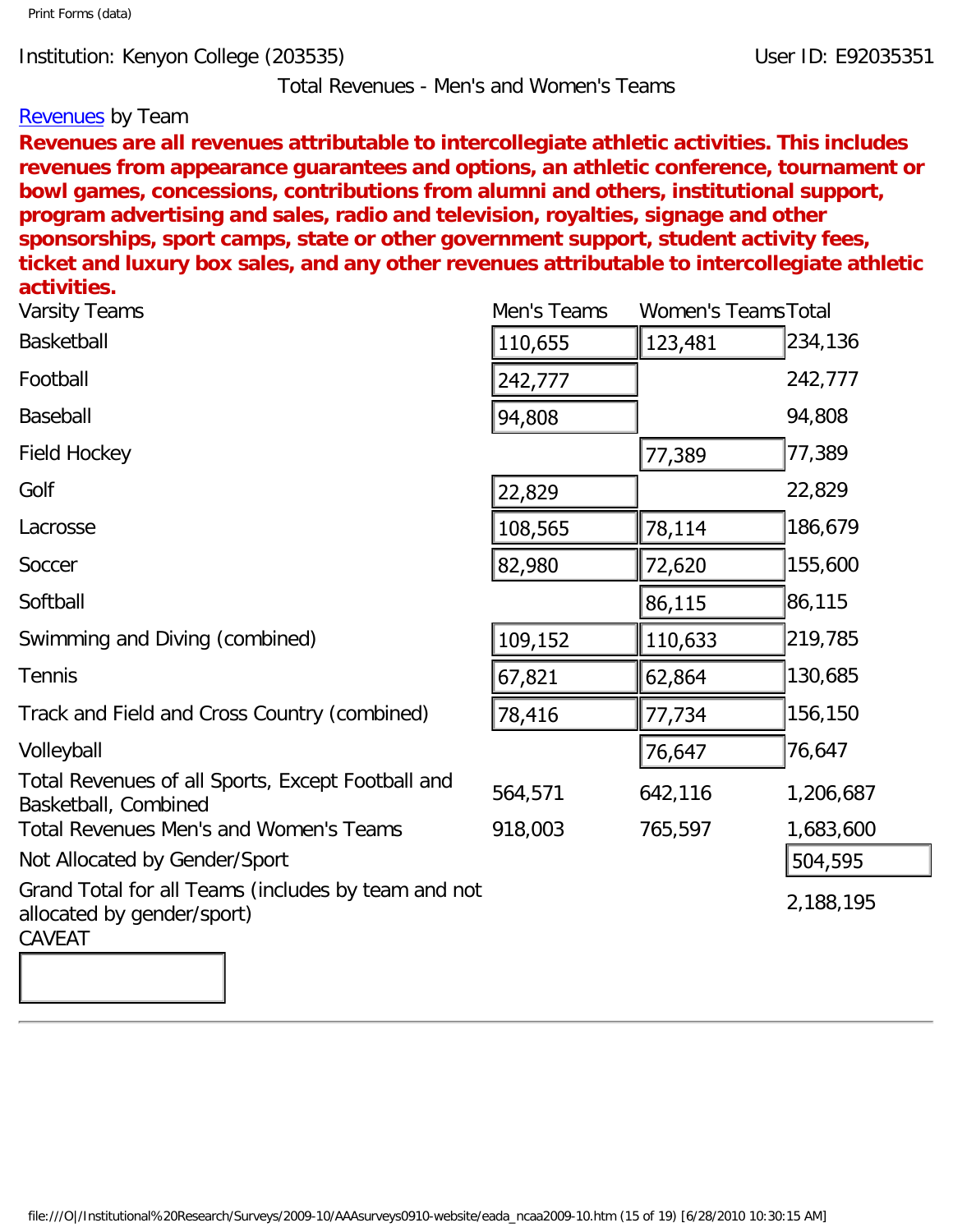Institution: Kenyon College (203535) Notifiably 10 and 2008 10: E92035351

#### Summary - Men's and Women's Teams

Revenues and Expenses Summary

|                                                                 | Men's Teams | <b>Women's Teams</b> | Total     |
|-----------------------------------------------------------------|-------------|----------------------|-----------|
| 1 Total of Head Coaches' Salaries                               | 293,013     | 303,966              | 596,979   |
| 2 Total of Assistant Coaches' Salaries                          | 194,712     | 124,275              | 318,987   |
| 3 Total Salaries (Lines $1+2$ )                                 | 487,725     | 428,241              | 915,966   |
| 4 Athletically Related Student Aid                              | 0           | $\Omega$             | $\Omega$  |
| 5 Recruiting Expenses                                           | 60,391      | 50,041               | 110,432   |
| 6 Operating Expenses                                            | 365,547     | 281,994              | 647,541   |
| 7 Summary of Subset Expenses (Lines $3+4+5+6$ )                 | 913,663     | 760,276              | 1,673,939 |
| 8 Total Expenses                                                | 918,003     | 765,597              | 1,683,600 |
| 9 Total Expenses Minus Subset Expenses (Line 8 - Line 7) 4,340  |             | 5,321                | 9,661     |
| 10Not Allocated Expenses                                        |             |                      | 504,595   |
| 11Grand Total Expenses (Lines 8+10)                             |             |                      | 2,188,195 |
| <b>12Total Revenues</b>                                         | 918,003     | 765,597              | 1,683,600 |
| <b>13Not Allocated Revenues</b>                                 |             |                      | 504,595   |
| 14Grand Total Revenues (Lines $12+13$ )                         |             |                      | 2,188,195 |
| 15Total Revenues Minus Expenses (Line 12- Line 8)               | $\Omega$    | O                    | 0         |
| 16 <sub>2</sub> Grand Total Revenues Minus Grand Total Expenses |             |                      | 0         |
| (Line 14- Line 11)                                              |             |                      |           |

Please review this screen carefully. **The amount of Grand Total Revenues must be equal to or greater than the amount of Grand Total Expenses** before you can lock your survey data. If it is not, you must go back and correct the amounts you entered on the Total Revenues and/or Total Expenses screen(s).

Remember that your **Total Revenues** and **Total Expenses** screens must include amounts you entered on some of the other screens. That is:

- The amount you entered on the Athletically Related Student Aid screen must be included with all of your other revenues (budget, ticket sales, etc.) on the **Total Revenues** screen. For detailed information on what to include in Total Revenues, click on 'Click here for screen instructions' on the Total Revenues screen.
- The amount you entered on the Operating Expenses, Recruiting Expenses, and Athletically Related Student Aid screens must be included with all of your other expenses (salaries and benefits, equipment, etc.) on the **Total Expenses** screen. For detailed information about what to include in Total Expenses, click on 'Click here for screen instructions' on the Total Expenses screen.

To return to the data entry screens to make corrections, click on the link in the menu on the left of this screen.

To proceed to the Supplemental Information screen, click on that link in the menu or click on the 'Next' button on the bottom of this screen.